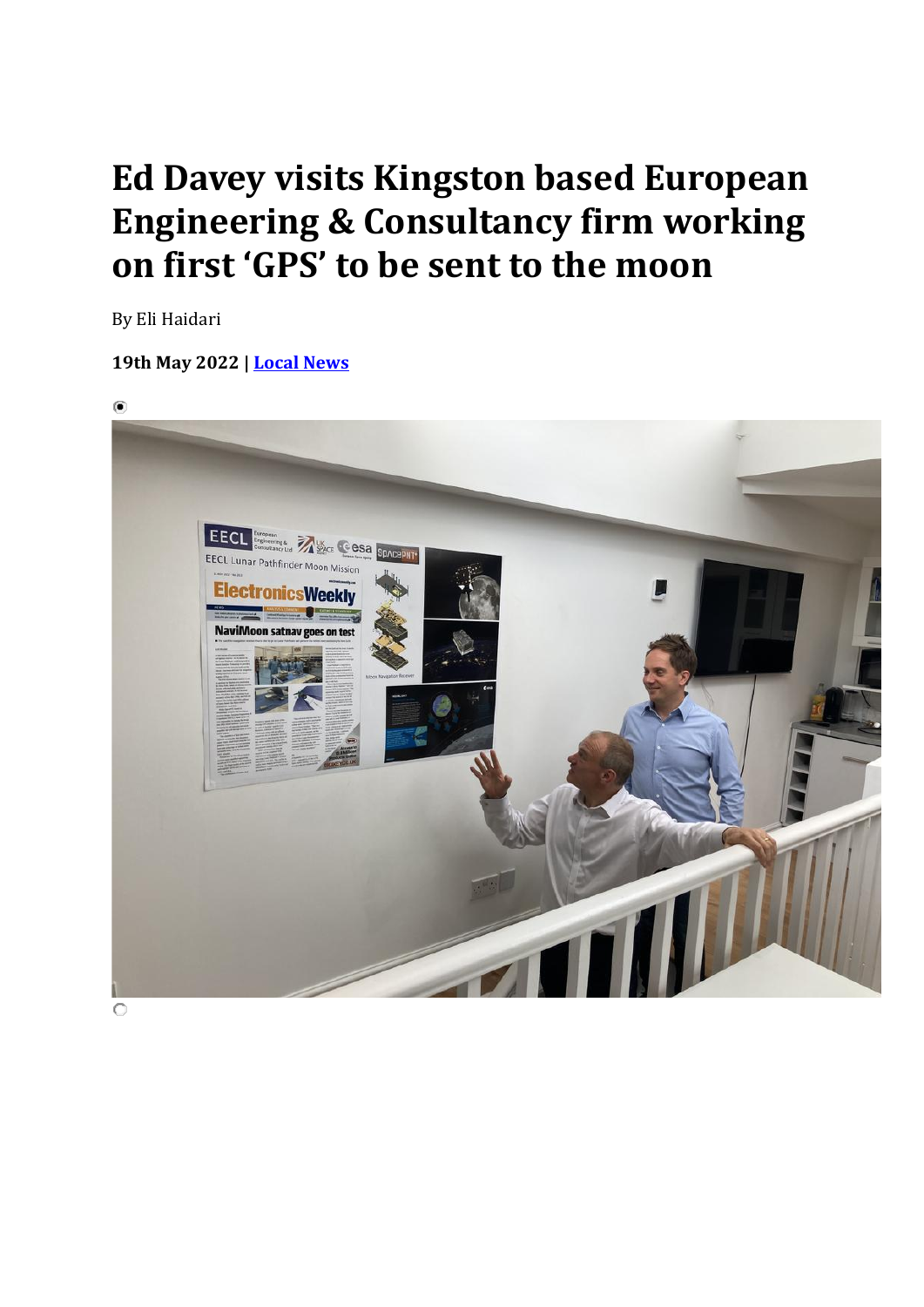

‹ ›

**The Liberal Democrat MP for Kingston and Surbiton, Sir Ed Davey, spent Thursday morning at the European Engineering and Consultancy (EEC) base in Surbiton, where engineers are in the midst of ground-breaking work on a 'GPS' which will be sent to the moon in 2024.**

The EEC is a specialist engineering company providing world leading electronic and mechanical solutions to space, high technology science and industrial markets.

EEC founder, Dr Ben Kieniewicz, was on hand to guide the Liberal Democrat Leader through a presentation explaining the purpose their global navigation satellite system (GNSS) will serve when it is sent into low orbit around the moon.

The space-born receiver will be flown aboard the European Space Agency's (ESA) Lunar Pathfinder Spacecraft in a low orbit around the moon which is due for launch in 2024.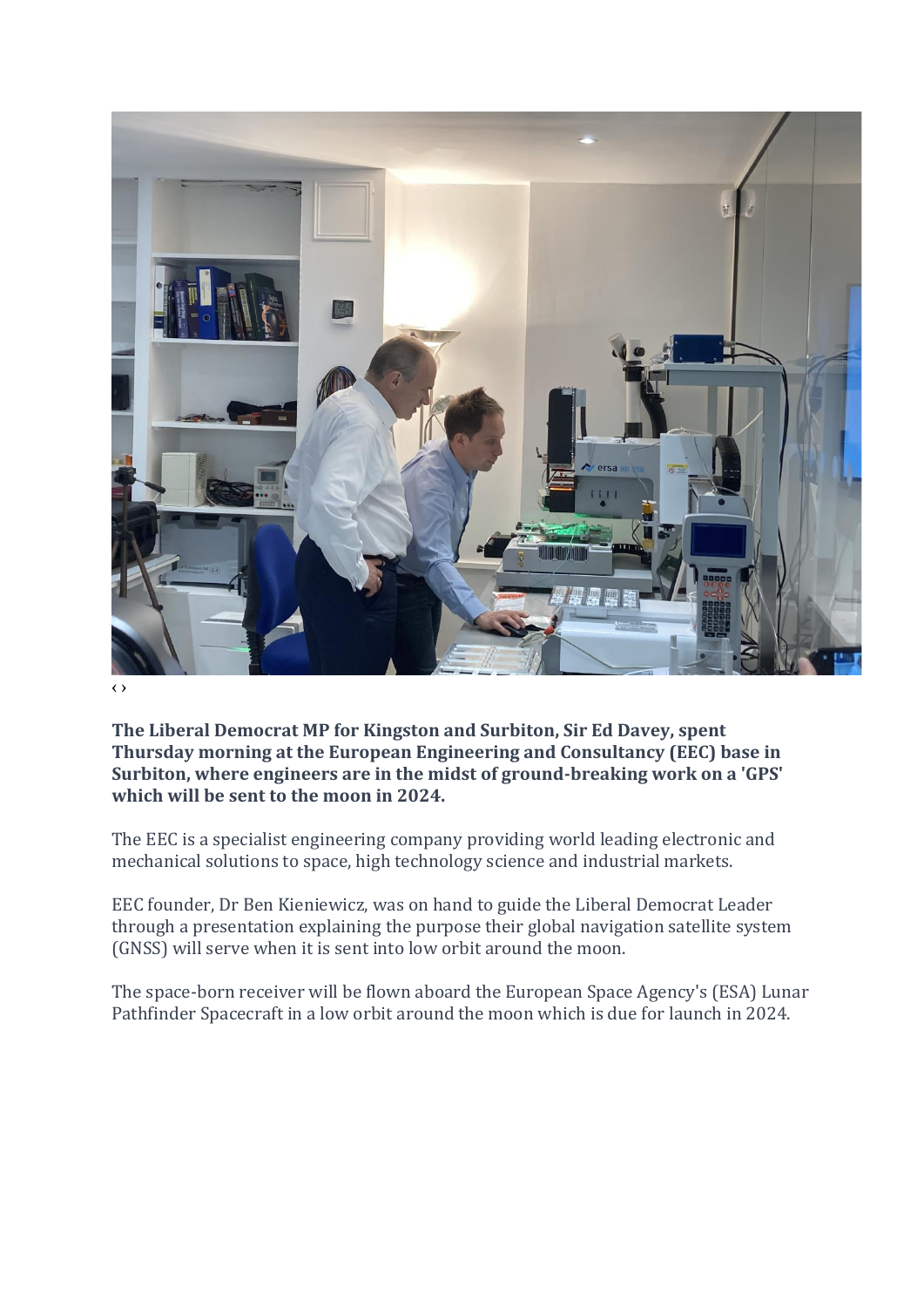

EEC were granted their contract after approaching the UK Space Agency in a bid to secure funding to bid on the ESA Moonlight Navigation project.

The UK Space Agency pledged their support and after a 400-page bid in conjunction with a Swiss based company (SpacePNT) who would be providing their vast experience in GNSS algorithms, the EEC pulled off a momentous win.

Dr Ben Kieniewicz said: "The world is heading back to the moon. The major space players including NASA, SpaceX and ESA are advancing towards a permanent colony on the moon.

"In preparation for this, ESA has commissioned the Lunar Pathfinder Spacecraft (LPS). This spacecraft will be placed in a low orbit around the moon to provide high speed communications from the moon to the earth.

"We will provide the navigation system for the LPS, which is a world first and we're delighted that EEC has been chosen to be part of it."

Earth-based GPS technology does not currently work on the moon making it impossible to accurately locate satellites in its orbit or astronauts and other objects on the surface.

The LPS aims to change this by flying an ultra-sensitive high-gain antenna receiver pointing towards Earth. The antennas would pick up weak signals from Earth-based